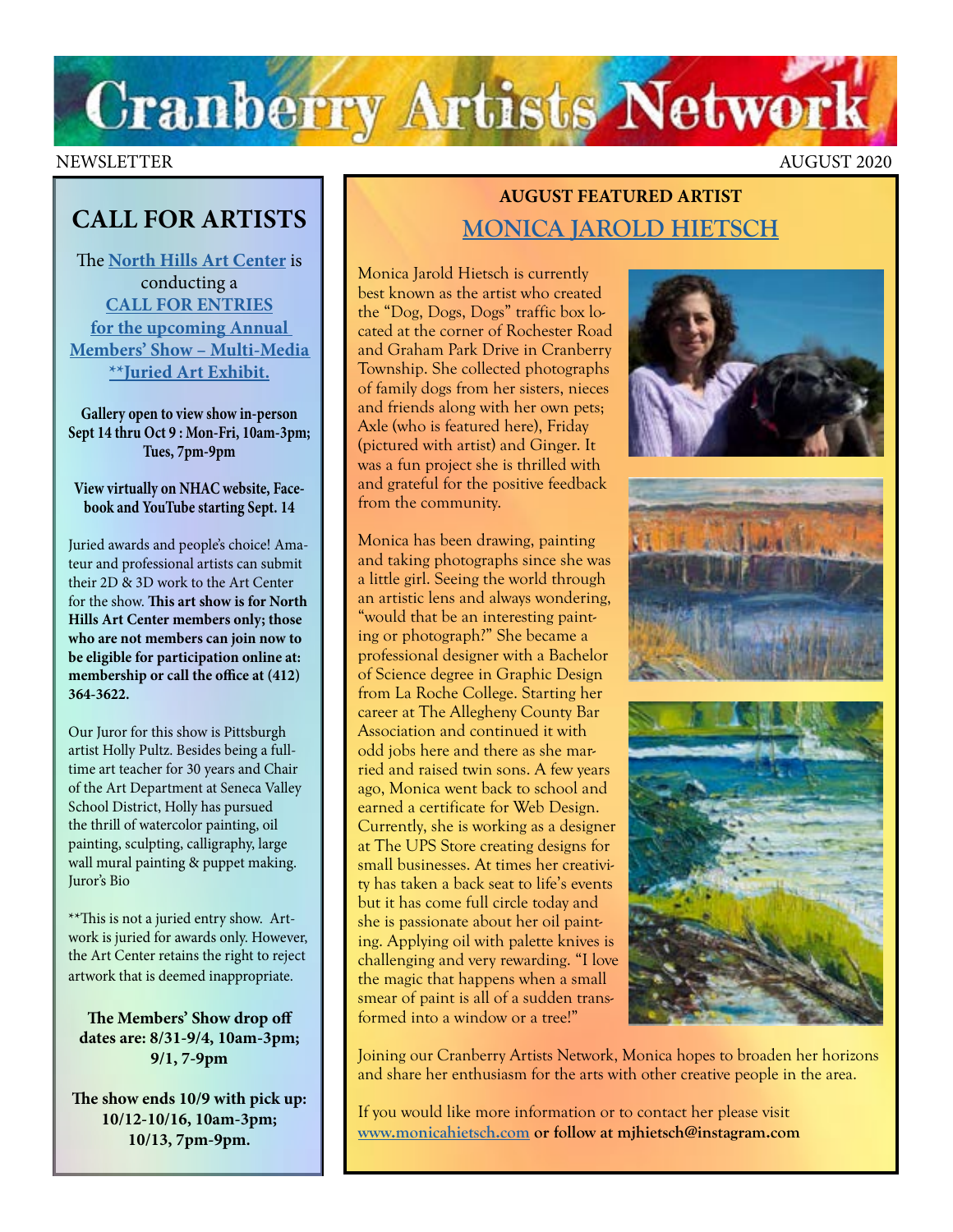# **CALL FOR ARTISTS**

## **Shades of Red 2020 Online Visual Arts Competition**

This is an open call for all painting mediums, and colored pencil & pen, digital paintings and/or mixed media, photography and sculpture. (no installation art or video). Submitted artwork can be any subject matter including abstract work. Artwork must have the color red as a prominent color. **Deadline for Entry Aug 16** For more information about this opportunity for artists, please visit the Event Website. **[https://www.camelbackgallery.com/](https://www.camelbackgallery.com/shadesofred2020competition)**

**[shadesofred2020competition](https://www.camelbackgallery.com/shadesofred2020competition)**

## **BEING IN AMERICA: International Call for Art About Being In America**

The Cincinnati based non-profit arts organization and gallery, Manifest, invites visual artists to submit works of art that in some way address the theme of Being in America. This exhibit has no defined expectation for type or style of work to be considered or selected. Submissions can range from the most traditional to the most conceptual, abstract, or experimental of any media.

We ask how artists record, through creative and thoughtful means, thoughts, feelings, and observations on what it means to be in America today, whether that is from the point of view of one living here now, of those who aspire to be here one day, or from those who observe at a distance. The theme is wide open to interpretation, and works need not be over-stated, nor political in nature. They may simply be works that comment or reflect on being in America today. Subtlety is most appreciated and welcome.

**\$40 for up to 4 entries submitted. \$5 per each additional entry. Deadline: 08.27.2020 Details: [http://www.manifestgal](http://www.manifestgallery.org/america)[lery.org/america](http://www.manifestgallery.org/america)**

# **Cranberry Artists Network**

## MEMBER NEWS

**CAN Independent Plein Air Painting through September!** Please send pictures of you and your plein air paintings to kbischak@comcast.net so we can share them in our newsletters and Facebook page! Member **Patricia Young** made this gorgeous pastel painting on Friday at the Pittsburgh Botanical Gardens!



**[Gina Judy](https://www.facebook.com/gina.judy.31)** has become a new Signature-Member of the Kentucky Watercolor Society and will be participating in their online exhibit on their site September 8 through October 31st.

**Larry Brandstetter** was awarded the Artist Distinction Award in Pencil/Ink for his new colored pencil drawing, "Spike n' Louis" at the Latrobe Art Center Annual Open virtual Show. • He will be displaying his positive art July/August at Redstone Highland, Murrysville • You Are Here Gallery Space invited Larry as one of the "Directors' Choice" pieces to be displayed in the YAH Third Annual Exhibition July 11 to August 30. Larry submitted his 30x30 collage "Big Blue Fish" You Are Here, • Larry presented Boyce Campus' Dean, Juel Smith and the Art Coordinator, Kathy Gilbert with an award winning ink drawing titled "Shine Brighter" which carries an uplifting message for all the students and the curious viewer ~ "No beauty shines brighter than a good heart".



The Merrick Masters Exhibit Show Opening has been rescheduled to Sunday, August 23, 2020 and the show will run thru Sunday, September 20, 2020. CAN will be well represented by many of our members including **[Dianne Bauman,](http://www.diannebauman.com/) Sandra Beitsinger, [Kathy Bischak,](https://www.facebook.com/kathy.bischak) [Dona Boots,](https://blogger.donabootsart.com) [Vicki Carson,](https://fineartamerica.com/profiles/vicki-carson/shop/prints) Rodica Constantine, Marge Gardner, [Diane Grguras,](https://www.dianegrguras.com/) [Mary Jane Hadley](https://www.facebook.com/maryjane.hadley), Jennie Johnstone, Gadi Leshem, [Lorrie Minicozzi,](https://www.climbingthewalls.net/) Gloria Pinchotti, Lynn Roberts, Linda Sant'Eufemia, [Alicia Stankay](https://www.facebook.com/alicia.stankay), [Colleen Tittiger,](https://www.colleentittiger.com/) [Debra Tobin](http://www.debratobinart.com/)** and **[James Tobin](https://jamestobinart.com/)**.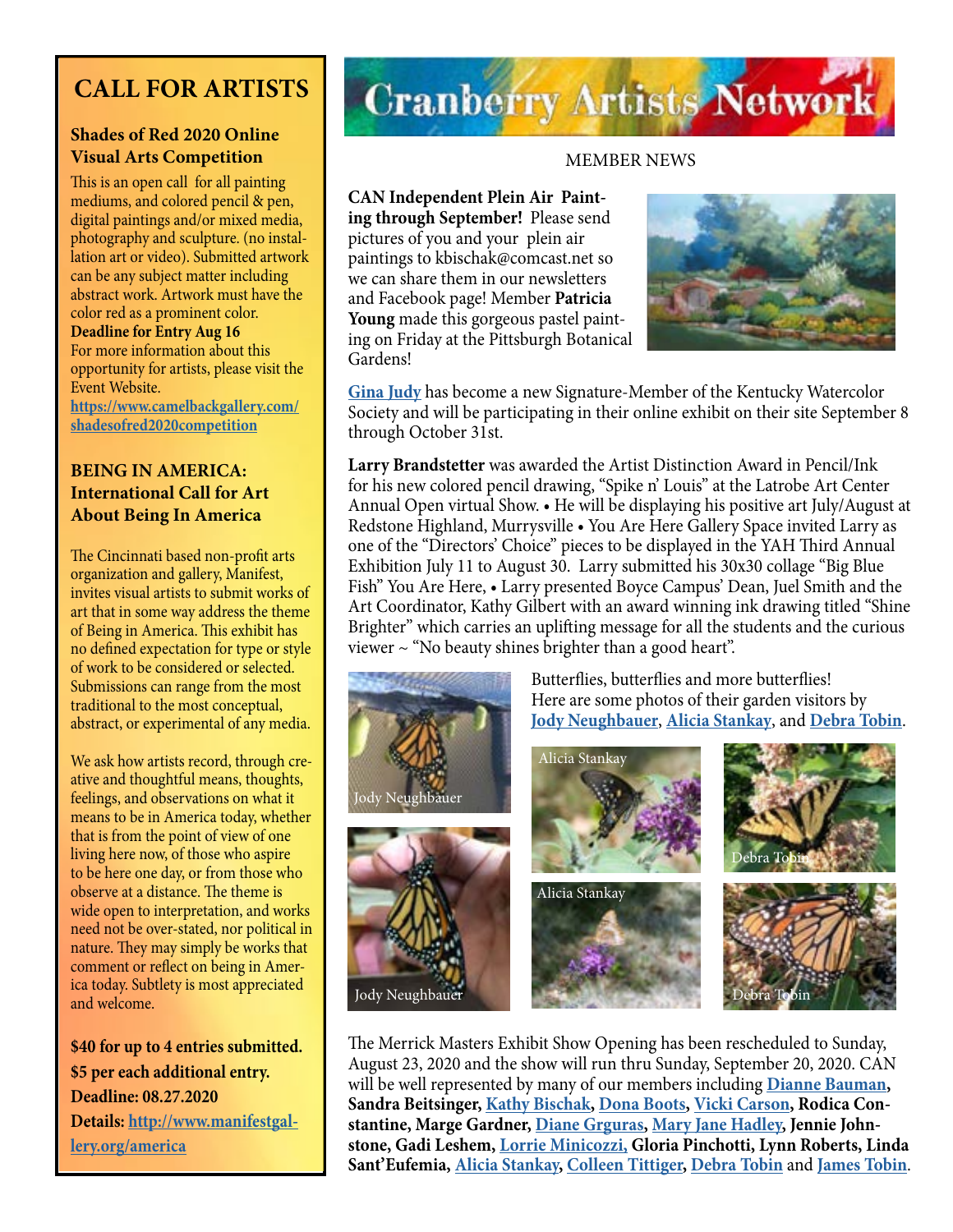

Carnegie Museum of Art New Online Exhibition Series



## Rachel Rose: Lake Valley May 20–Aug 16, 2020 Online

Carnegie Museum of Art's new online exhibition series launches with Lake Valley, an enchanting eight-minute video work by American artist Rachel Rose. With this visually rich, animated video, Rose mines themes and imagery from the history of children's literature to create a dream-like story about loneliness, imagination, and longing for personal connection.

Debuting online while the museum's doors remain closed, this timely digital presentation—drawn from the museum's collection—brings the comfort and inspiration of art directly into the homes of museum visitors. Rose, who exhibited this work in the Carnegie International, 57th Edition, 2018 and the 2017 Venice Biennale, is known for her mesmerizing video installations that immerse the viewer in sound and image, merging cinematic innovation and sensory awareness. With Lake Valley, Rose painstakingly created a highly textured storybook environment through dense collage and cel animation, adding and transforming layers of fantasy and imaginative detail that invite close looking and repeated viewings.

Rachel Rose: Lake Valley is organized by Eric Crosby, Henry J. Heinz II Director of Carnegie Museum of Art.

### About the Artist

The work of Rachel Rose (b. 1986) explores how our changing relationship to landscape has shaped storytelling and belief systems. Rose draws from and contributes to a long history of cinematic innovation, and through her subjects—whether investigating cryogenics, the American Revolutionary War, modernist architecture, or the sensory experience of walking in outer space—she questions what it is that makes us human and the ways we seek to alter and escape that designation.

Recent solo exhibitions include Lafayette Anticipations, Paris (2020); Fridericianum, Kassel (2019); Fondation Luma, Arles (2019); Fondazione Sandretto, Turin (2018); Philadelphia Museum of Art, Philadelphia (2018); Kunsthaus Bregenz, Bregenz (2017); Museu Serralves, Porto (2016); The Aspen Art Museum, Aspen (2016); The Whitney Museum of American Art, New York (2016); The Serpentine Galleries, London (2015) and inclusion recently in the 57th Venice Biennale (2017) and the 32nd São Paulo Biennial (2016). She is the recipient of the Future Fields Award and the Frieze Artist Award.

**Cranberry Artists Network Back Hall Gallery and Glass Case Show Schedule** 

**Our Back Hall Gallery artist shows are still up in the air for scheduling. Vicki Schilling is the contact person for this exhibition space. She will contact individuals about moving forward, once we are able to hang shows.**

> July/August 2020 (POSTPONED TO 2021) **Figure Drawing Show**

September 2020 (Tentative)

**[Colin Richards](https://www.colinrichardsart.com/) Case: [Carol Scheftic](http://convergentseries.com/)**

October 2020 (Tentative)

## **[Roc Prolongo](https://www.rocprologo.com/) Case: Linda McClausland**

November/December 2020 (Tentative)

**Annual Holiday Show**

January 2021 (Tentative) **New Member Show**

February 2021 (Tentative) **[Abraham Darlington](https://www.facebook.com/abraham.darlington)**

March 2021 (Tentative) **[Bradley Page](https://fireandfumes.com/)**

April 2021 (Tentative) **Marge Gardner**

July/August 2021 (Tentative) **Figure Drawing Show**

Please contact Vickie Schilling, exhibitions chair with any questions

Shows@cranarts.com

Back hall gallery artists please send Kathy Bischak your bios, headshot/ photo, photos of artwork, website and contact info now so she can prepare press releases in advance.